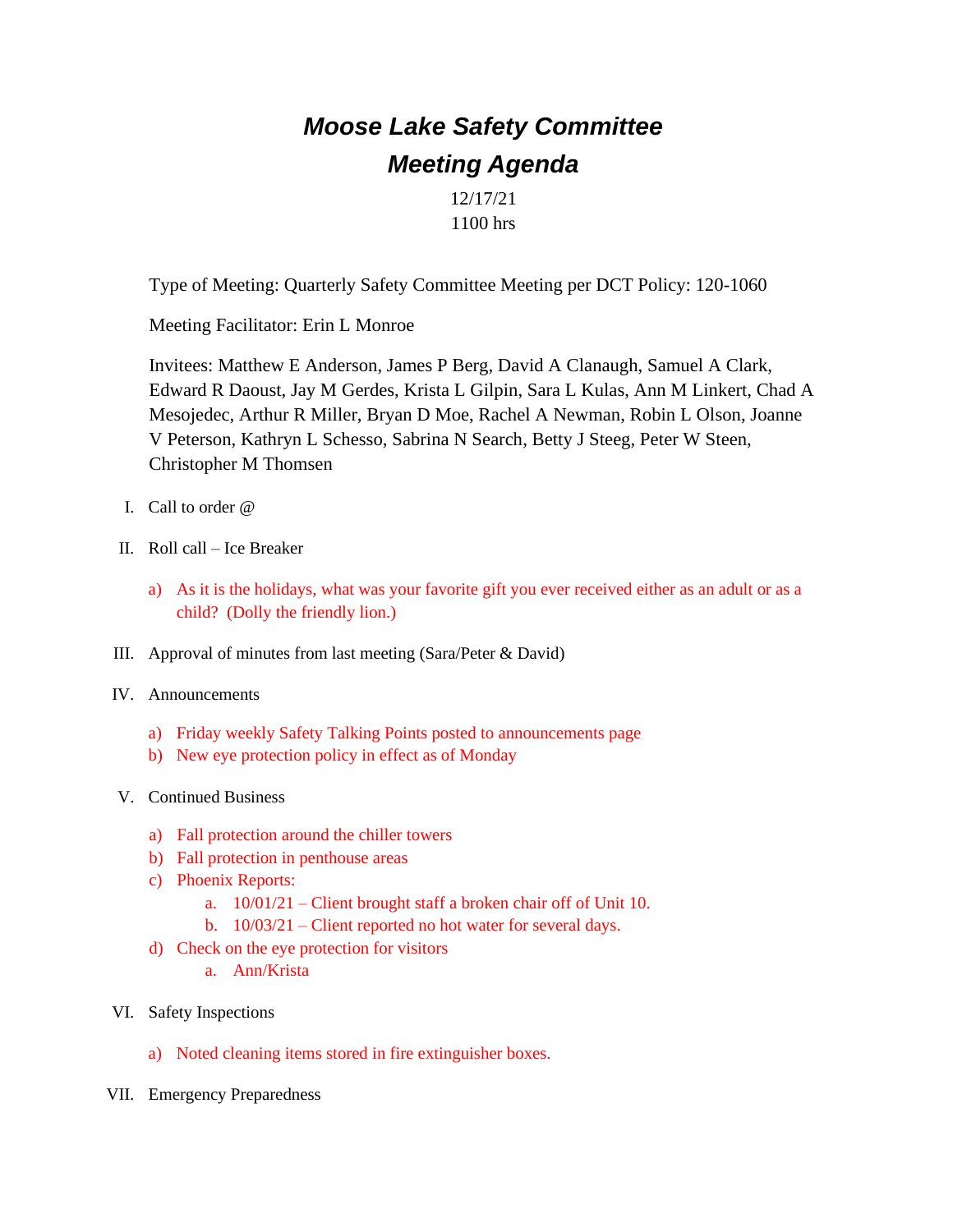- a) Fire Drills
	- a. 10.16.21 1811 hrs (Fire Alarm)
	- b.  $10.27.21 3^{rd}$  Shift Drill
	- c.  $11.02.21 3^{rd}$  Shift Drill
	- d. 11.09.21 1818 hrs (Fire Alarm)
	- e.  $12.02.21 1$ <sup>st</sup> Shift Drill
- b) Severe Weather Drills
- VIII. Employee Injury Report
	- a) 10/08/21 EE injured calf area of the leg during an A-team drill.
	- b) 10/29/21 EE felt a snap in lower back while lifting boxes of paper.
	- c)  $11/01/21$  EE sustained a needle stick while receiving a used insulin pen from client.
	- d)  $11/20/21$  EE was cleaning the client showers when she felt a burning sensation in her back.
	- e) 12/09/21 EE sustained a laceration of the hand while installing windows without the proper PPE.
	- f) 12/14/21 EE sustained a possible hernia lifting a bucket of water.
	- IX. Client Injury Report
		- a) Fall in room 11 (Team Room, changing clothes, laundry bag)
		- b) Trip and fall  $-2$  (Carpeted area, stairs)
		- c) Slip and fall 6 (Dining hall, shower x2, unit hall tile/floor, Phone area tile/floor, Mopped floor)
		- d) Other 5 (Wheelchair, Horseplay, bad leg, unknown, dizzy)
	- X. Product/Equipment Recall
		- a) 10/22/21 Walmart Recalls Better Homes and Gardens Essential Oil Infused Aromatherapy Room Spray with Gemstones Due to Rare and Dangerous Bacteria; Two Deaths Investigated
		- b) 10/28/21 Specialized Bicycle Components Recalls Tarmac SL7 Bicycles and Framesets Due to Fall and Injury Hazards
		- c) 10/28/21 Hobby Lobby Recalls White Wood Stools Due to Fall and Injury Hazard
		- d) 10/28/21 ElliptiGO Recalls Arc Model Stand-Up Bicycles Due to Fall and Injury Hazards
		- e) 10/28/21 Macy's Recalls Martha Stewart Collection Oil & Vinegar Cruets Due to Laceration Hazard
		- f) 10/28/21 Kohl's Recalls SONOMA Goods For Life Branded Ultimate Oversized Antigravity Chairs Due to Fall Hazard
		- g) 10/28/21 Venom Motorsports Recalls Youth Model All-Terrain Vehicles (ATVs) Due to Crash Hazard and Violation of Federal Safety Standard; Sold Exclusively on VenomMotorsports.com
		- h) 10/28/21 Luyuan Recalls Youth All-Terrain Vehicles (ATVs) Due to Crash Hazard and Violation of Federal ATV Safety Standard